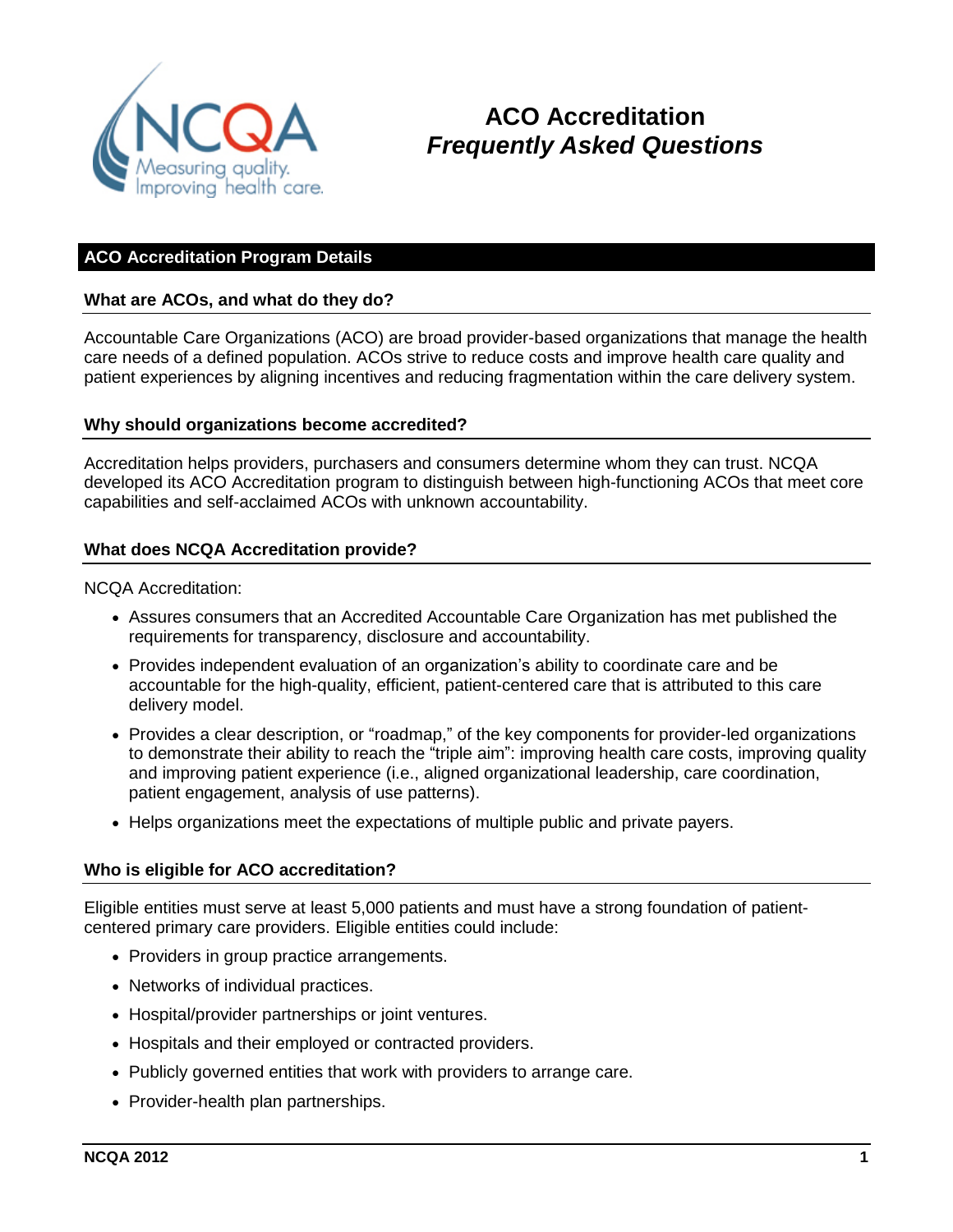Organizations should meet the following criteria for ACO accreditation:

- Have a governance structure and strong support systems for providers participating in the ACO.
- Have a process for monitoring and evaluating providers participating in the ACO against the organization's goals for clinical quality, patient experience and costs for the defined population.
- Comply with applicable federal, state and local laws and regulations, including requirements for licensure.
- Operate without discrimination (e.g., because of sex, race, religion).
- Perform relevant functions addressed in the ACO standards and guidelines.

### **What does ACO accreditation assess?**

NCQA ACO Accreditation assesses the following against established thresholds and criteria:

- Availability of and patients' access to care.
- Patient rights and responsibilities.
- Primary care.
- Care management and coordination capabilities.
- Practice patterns and performance reporting.
- Program operations.

### **Areas of Evaluation**

| <b>ACO Structure &amp; Operations</b>                   | • Provides the infrastructure and leadership needed to move<br>health care systems toward the triple aim.<br>Determines provider payment and contracting arrangements.                                           |
|---------------------------------------------------------|------------------------------------------------------------------------------------------------------------------------------------------------------------------------------------------------------------------|
| <b>Access to Needed Providers</b>                       | • Provides the full range of health care services to patients (e.g.,<br>primary care, tertiary care, community and home-based<br>services).                                                                      |
| <b>Patient-Centered Primary Care</b>                    | • Provides access to patient-centered care and medical homes.                                                                                                                                                    |
| Care Management                                         | • Provides resources for patients and practitioners to support<br>care management activities.                                                                                                                    |
| Care Coordination and<br>Transitions                    | • Facilitates information exchange across providers and sites of<br>care.                                                                                                                                        |
| Patient Rights and<br><b>Responsibilities</b>           | • Communicates the ACO's performance to patients and is<br>transparent about performance-based payment arrangements<br>with providers.                                                                           |
| Performance Reporting and<br><b>Quality Improvement</b> | • Collects, integrates and disseminates data for various uses,<br>including care management and performance reporting.<br>• Provides performance reports to providers within the ACO for<br>quality improvement. |

There are three levels of accreditation, which encourage ACOs to become more adept at coordinating and being accountable for quality, efficient care.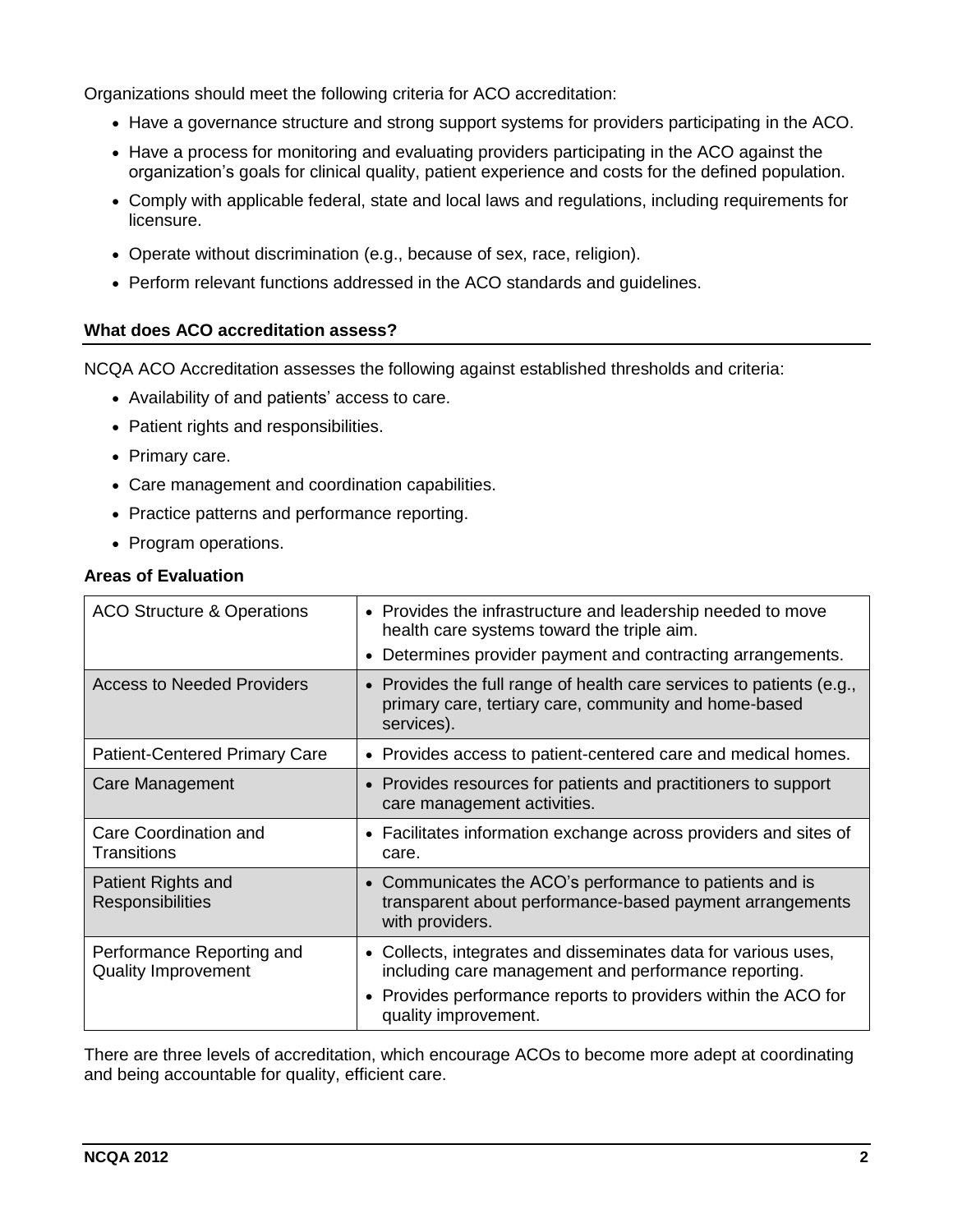### **Types of ACO Accreditation Programs**

### **Are there different types of accreditation programs for organizations in different stages of ACO development?**

NCQA offers three types of assessments for organizations, depending on their level of readiness:

- 1. **Full Accreditation Survey.** For organizations that can demonstrate capabilities outlined in the standards and guidelines, NCQA evaluates quality-related systems against all ACO accreditation standards*.* There are three levels of NCQA ACO Accreditation, representing varying degrees of capability for coordinating care, reporting and improving quality. NCQA releases Accreditation Survey results to the public. The final score is based on a combination of the overall element score and on must-pass elements.
- 2. **Introductory Survey.** This option provides a Full Accreditation Survey for organizations seeking accreditation for the first time and that are uncertain of their capabilities or are newly developed. Organizations may undergo two Accreditation Surveys before receiving an accreditation status. This survey allows an organization to postpone the accreditation status decision (without penalty). An organization that declines its accreditation status has the option to undergo an Introductory Follow-Up Survey within 12 months of the Introductory Survey, for elements that did not score 100%. The final score is based on a combination of the overall element score and on must-pass elements.
- 3. **Educational Assessment.** For organizations that might not currently meet NCQA Accreditation standards and are continuing to develop, this survey provides a chance to discuss performance with NCQA and to receive an in-depth review of areas in need of improvement. The Educational Assessment does not result in an accreditation status.

#### **How do we apply for ACO accreditation?**

- 1. Obtain *free* application materials by visiting <http://www.ncqa.org/tabid/1343/Default.aspx>.
	- Accountable care organization accreditation materials include*:*
		- *The Agreement for ACO Survey*. A legal contract that includes the pricing methodology.
		- *The Workbook Application for the ACO program*. An Excel document that helps determines an organization's eligibility.
		- *The Policies and Procedures.* Details the ACO program and includes information about eligibility.
	- Submit the completed application to NCQA, along with the \$5,000 application fee (the fee is applied to the price of the survey selected).
- 2. NCQA will notify organizations of eligibility within 30 days of receiving the completed application materials.
- 3. All application materials must be submitted six months before the Survey Tool is submitted.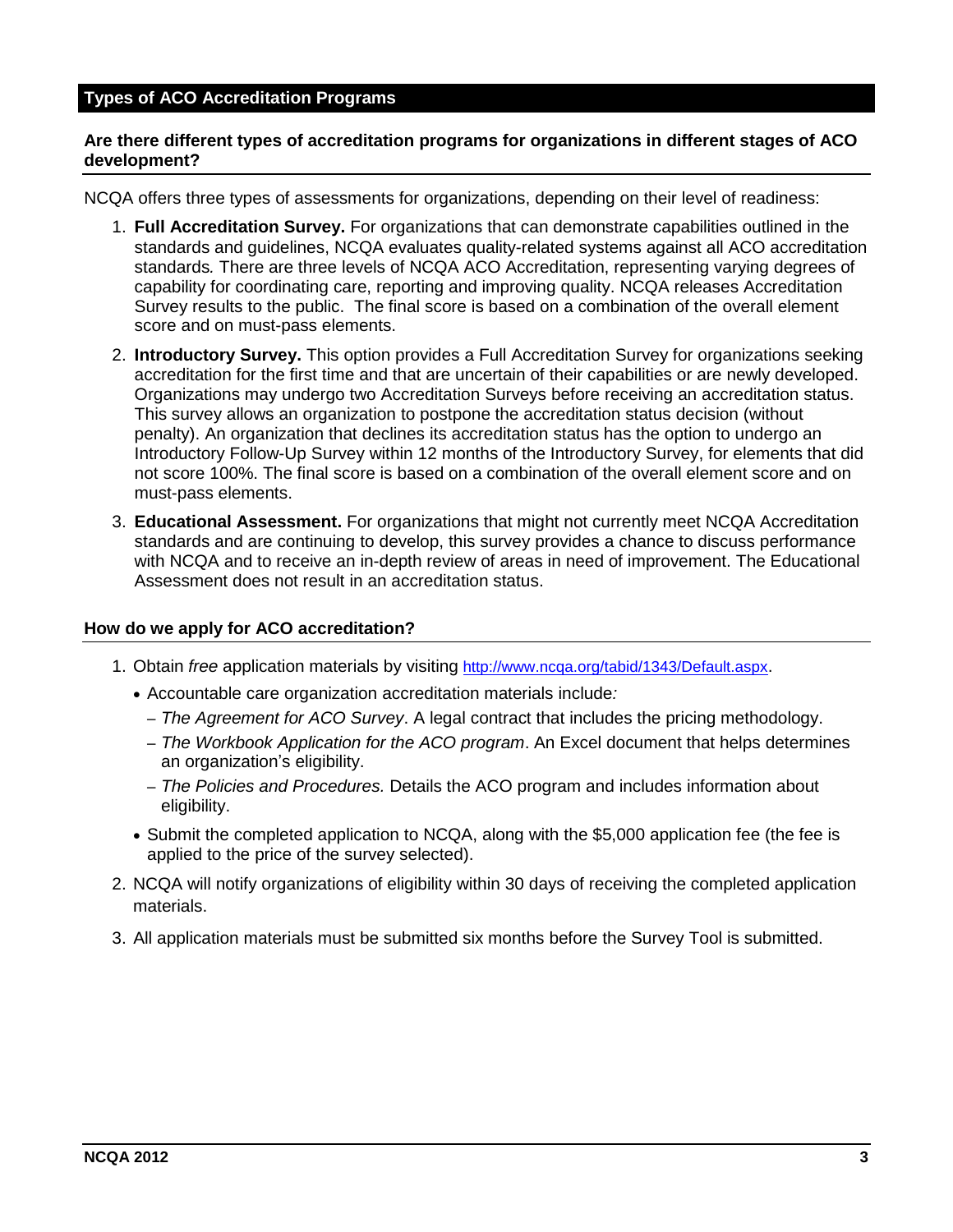### **How can we learn more about the ACO standards and guidelines?**

There are a few ways to learn more about the standards and guidelines:

- NCQA offers a monthly, one-hour Webinar: "Stand Out! How to Become a Nationally Accredited ACO." [Click](http://www.ncqa.org/LinkClick.aspx?fileticket=EyOE7tMauZc%3d&tabid=1799&mid=6454&forcedownload=true) here session dates.
- NCQA sponsors educational seminars, where experts detail the accreditation process and the standards and guidelines. [Click](http://www.ncqa.org/LinkClick.aspx?link=1439&tabid=63) here to view the 2012 Education Calendar.
- **Email [aco@ncqa.org](mailto:aco@ncqa.org) for more information.**
- Purchase the ACO *Standards and Guidelines* publication from the ACO Publications page on the NCQA Web site: [http://www.ncqa.org/tabid/1343/Default.aspx.](http://www.ncqa.org/tabid/1343/Default.aspx)

# **CAHPS**

### **What is CAHPS?**

CAHPS is a family of surveys that includes tools for different types of facility care. "CAHPS" stands for "Consumer Assessment of Healthcare Providers and Systems."

### **Why is CG-CAHPS (H-CAHPS) mandatory to achieve NCQA Level 2 Accreditation?**

Listening to patients can pay off in unexpected ways and help organizations prioritize service initiatives, recognize outstanding staff members and increase referrals. With the move toward value-based purchasing and tougher competition, NCQA feels it is crucial for organizations to focus on patient satisfaction. CAHPS-PCMH, if utilized, includes CG-CAHPS.

### **Alignment With CMS Programs**

### **Is the NCQA ACO Accreditation program the same as the CMS Medicare Shared Savings and Pioneer programs?**

The NCQA ACO Accreditation program aligns closely with the CMS programs in many areas, such as achieving the goals of the triple aim, although there are some differences:

- NCQA Accreditation is designed for multiple public and private payers and focuses on a wide range of patient populations, not only on the elderly.
- NCQA ACO Accreditation is a roadmap for health care professionals, highlighting capabilities they must have to succeed as ACOs, but it does not dictate how to transform—that can depend on local market conditions and culture.

For more information about alignment with CMS, click [Crosswalk for CMS Shared Savings & ACOs.](http://www.ncqa.org/Portals/0/ACO%20Crosswalk%20-%20CMS%20%20NCQA%20programs_5.30.12.pdf)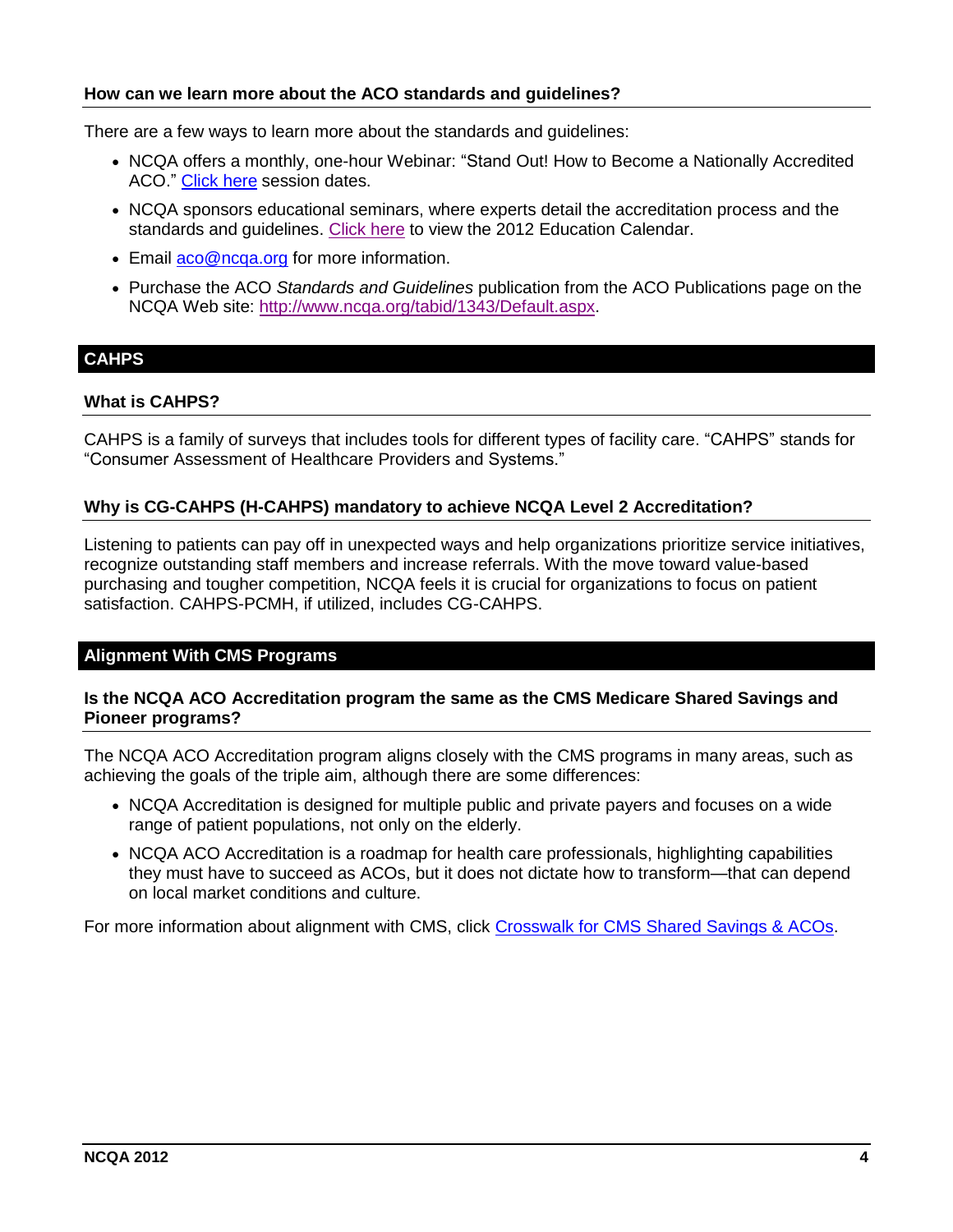# **Autocredit for a PCMH-Recognized Primary Care Practice**

Organizations that apply for ACO accreditation and have 70 percent or more of their patients attributed to NCQA-Recognized PCMH practices receive automatic credit for two of the program's standards (17 points): *Practice Capability* and *Patient-Centered Primary Care Oversight*.

ACO accreditation does not confer PCMH recognition. ACOs must maintain PCMH recognition in order to remain eligible for automatic credit. Organizations that fall short of the 70 percent threshold are not eligible for automatic credit and must:

- Evaluate the ability of primary care practices within the ACO to deliver patient-centered care and to act as a medical home for patients.
- Submit documentation and reports to NCQA on their annual monitoring activities that evaluate practice capabilities, and show evidence that the evaluation was completed (a must-pass element).
- Submit a sample of up to four practices (selected by NCQA) measured against PCMH criteria to determine if patients and families have access to patient-centered primary care.

### **Why is PCMH Recognition Important for ACO Accreditation?**

ACOs are the future, and PCMH is the foundation for ACOs.

**Transparency.** Access to NCQA PCMH Recognition and ACO Accreditation status lets consumers, purchasers, providers and payers see an organization's performance at different levels, and highlights key components of quality metrics.

NCQA PCMH Recognition assures consumers that their primary care providers are focused on their unique health care needs and can deliver the patient-centered care that they desire. Sites and providers that maintain PCMH Recognition help purchasers, providers and payers assess the strength of an ACO's foundation based on the Recognition level achieved.

ACO Accreditation signals that access, coordination, performance reporting and improvement, along with population health management capabilities, are adopted by all providers within the ACO. It is through integrated care coordination that the ACO demonstrates it has the leadership and infrastructure to deliver the triple aim.

Maintaining PCMH Recognition and ACO Accreditation status provides a comprehensive snapshot of an organization's total performance.

**Accountability.** ACOs are responsible for providing the resources necessary to meet the health care needs of their patients effectively and for ensuring that delivery system providers are equipped to operate at the highest level of quality with regard to cost, care and patient experience. NCQA Recognized PCMHs represent a commitment to nationally recognized standards of care and when included in the ACO's structure, provide confirmation of that commitment.

**Measurement.** There is growing evidence that NCQA-Recognized PCMHs outperform practices that self-assess. Before NCQA's impartial assessment, approximately 20 percent of the more than 5,000 Recognized practices self-assess at a higher recognition level than they achieve. NCQA's standardized assessment ensures that ACOs' primary care practices meet the requirements of performance necessary for strong ACO performance.